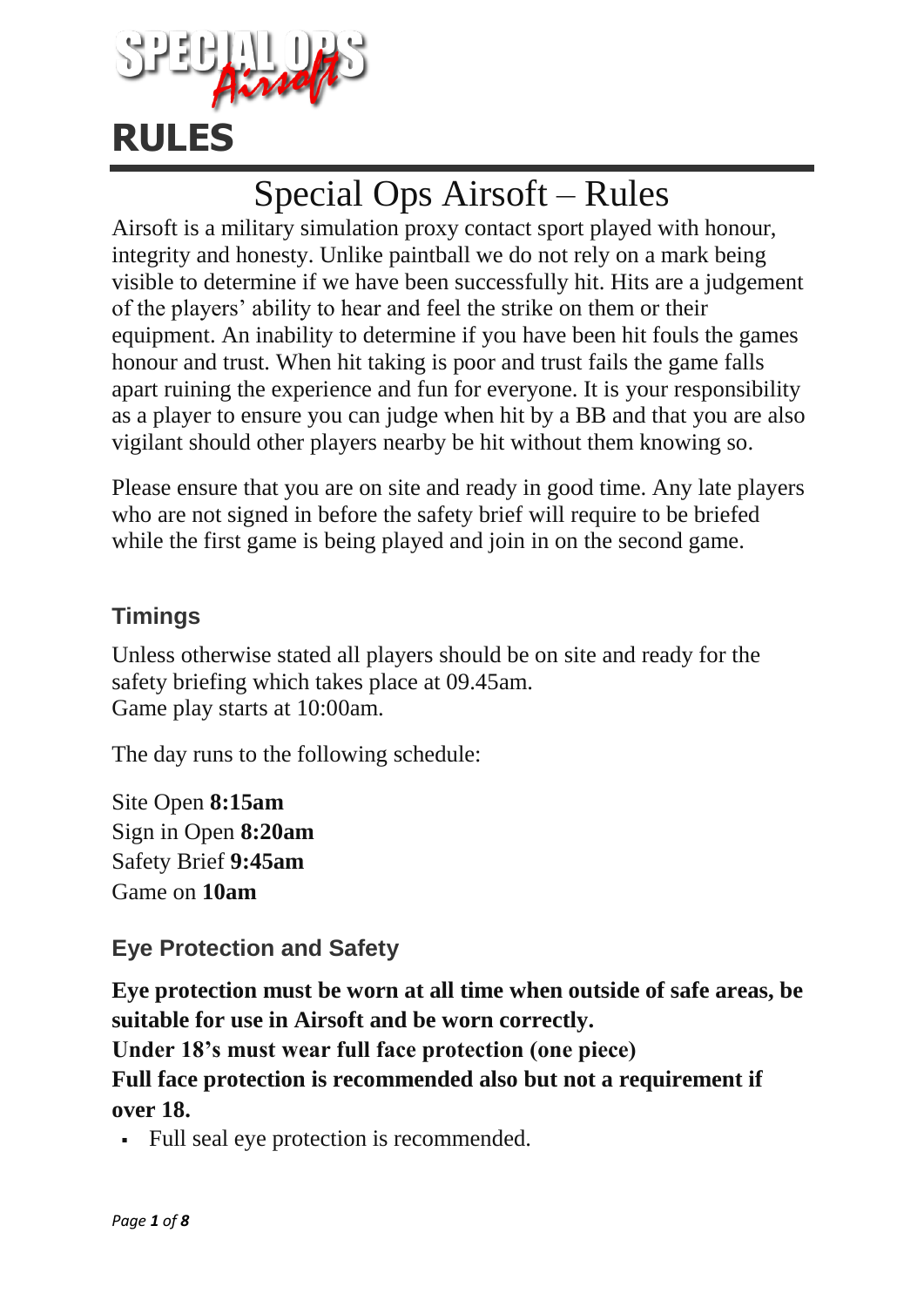

- Eye protection must be suitable for use and worn properly. Any excessive gaps or improper wearing will result in player being removed from play on safety grounds.
- Airsoft is physical, please know your own limits physically and play within them.
- **"Mandown"** call is reserved for real World injuries or emergencies. Please only use this if someone is hurt or injured.
- Please make Staff aware of medical conditions prior to the day's gaming.
- Please do not blind fire, this is dangerous and non-sporting. You MUST be able to see down the sights.
- Only over 18's may use Pyro.
- Please do not use any  $0.12g$  or low quality BB's, metal or glass is prohibited also. If in doubt ask.
- Weapons must be kept unloaded unless instructed to 'lock and load' by a Marshal prior to the start of a game or in a designated firing range area. No firing in safe area and no loaded pistols out of holsters.
- We recommend that you wear long sleeved tops, trousers and suitable footwear (not trainers or thin soled shoes), and you play at your own risk should you chose to ignore this recommendation, you also forever discharge from any claims and liabilities whatsoever, without limitations that you might have against Special Ops Airsoft Ltd.

## **Playing Area and General Site Rules**

#### **For your safety please do not enter taped off areas, climb trees or structures. Bridges should be crossed with care and terrain navigated within your ability.**

- Game and site boundaries are explained in a pre-game brief. Please ask a Marshal if you are unsure.
- Please do not shoot any wildlife.
- The woods have paths on three sides, please be vigilant of the general public exerting their right to roam. If this happens please call for a Marshal and make them aware of the situation immediately.
- Please take rubbish home or dispose of at the site bins located at the safe area.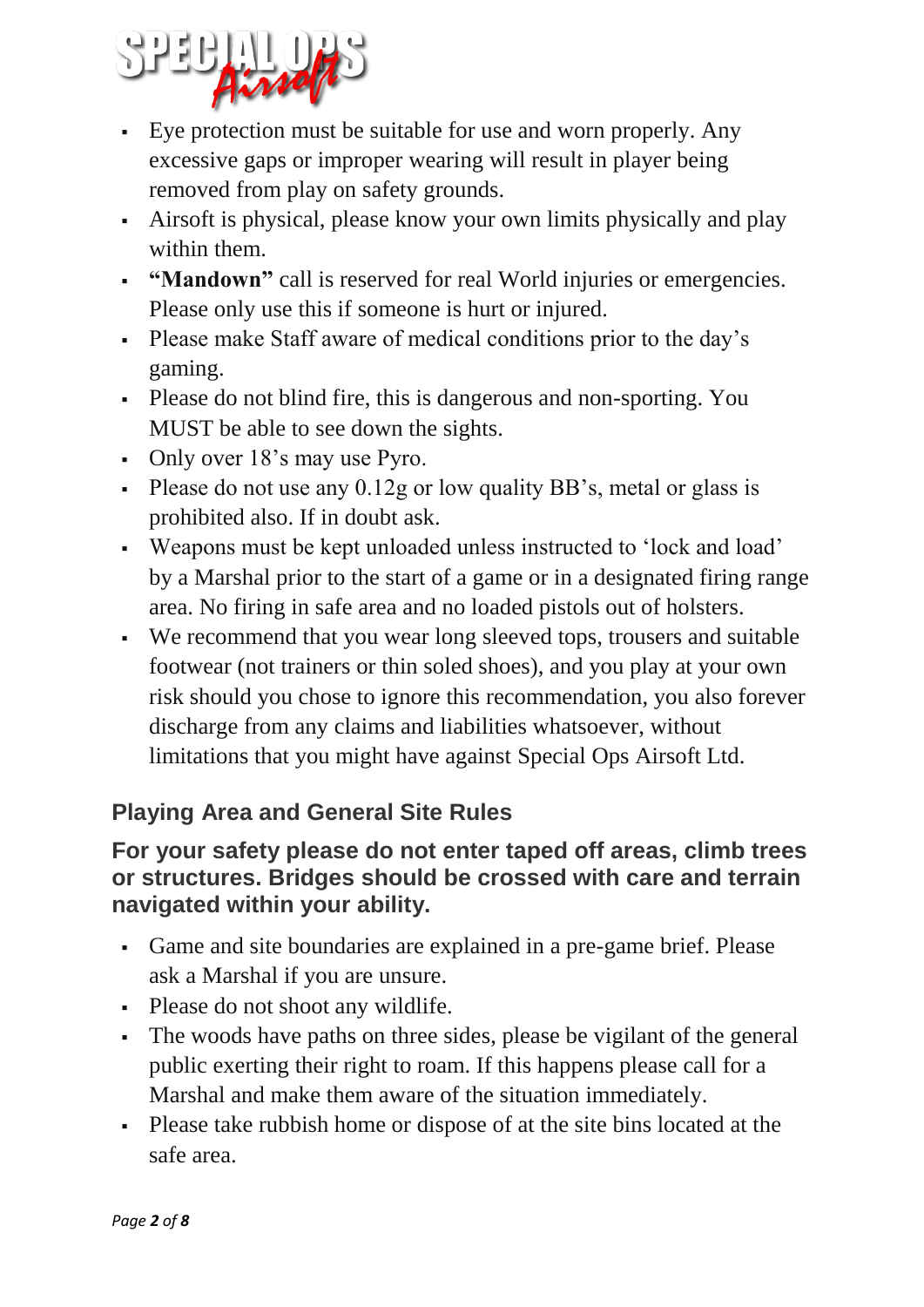

- Car parking is limited, we appreciate your patience with this. So priority is first come first serve. We have an area you can offload and keep gear if you are parked at the upper end of the road.
- Marshals will have ID cards and/or wear florescent vests please speak to them if you have any specific requirements or issues.
- Groups or teams of more than 6 players, MAY be asked to separate into different teams.

## **Standard Game Rules**

**If you are struck with a BB please SHOUT hit, raise up your hand, stand up (if not already) waving your hand to signal. It is your job to make the player whom has eliminated you aware of your status in game, not theirs. Prepare to be hit again as other players might not hear your call.**

- To avoid "overkill" please allow eliminated players a chance to raise their hand or compose themselves when eliminated. When the player calls hit, raises hand stop engaging that player.
- If a player has not made their in game status clear with an arm clearly raised then they are classed as in game.
- Your equipment, helmet, holster etc. are all an extension of you. If it is hit, so are you. **Direct hits to your rifle do not count however.**
- When you are eliminated you may not communicate to other players unless calling for medic.
- Medic rules require the medic to hold your arm and count to 5 slowly to revive a dead player.
- A grenade will instantly kill every player within 5m (15ft) radius, unless behind hard cover. If you were waiting for a medic you are now dead.
- Knife Kills must be soft rubber/foam. To achieve a knife kill you must TAP you opponent on the back or shoulder, and whisper "Knife kill". Do not stab or throw. If you get knife killed you **DO NOT CALL OUT HIT**. You are instantly dead return to respawn.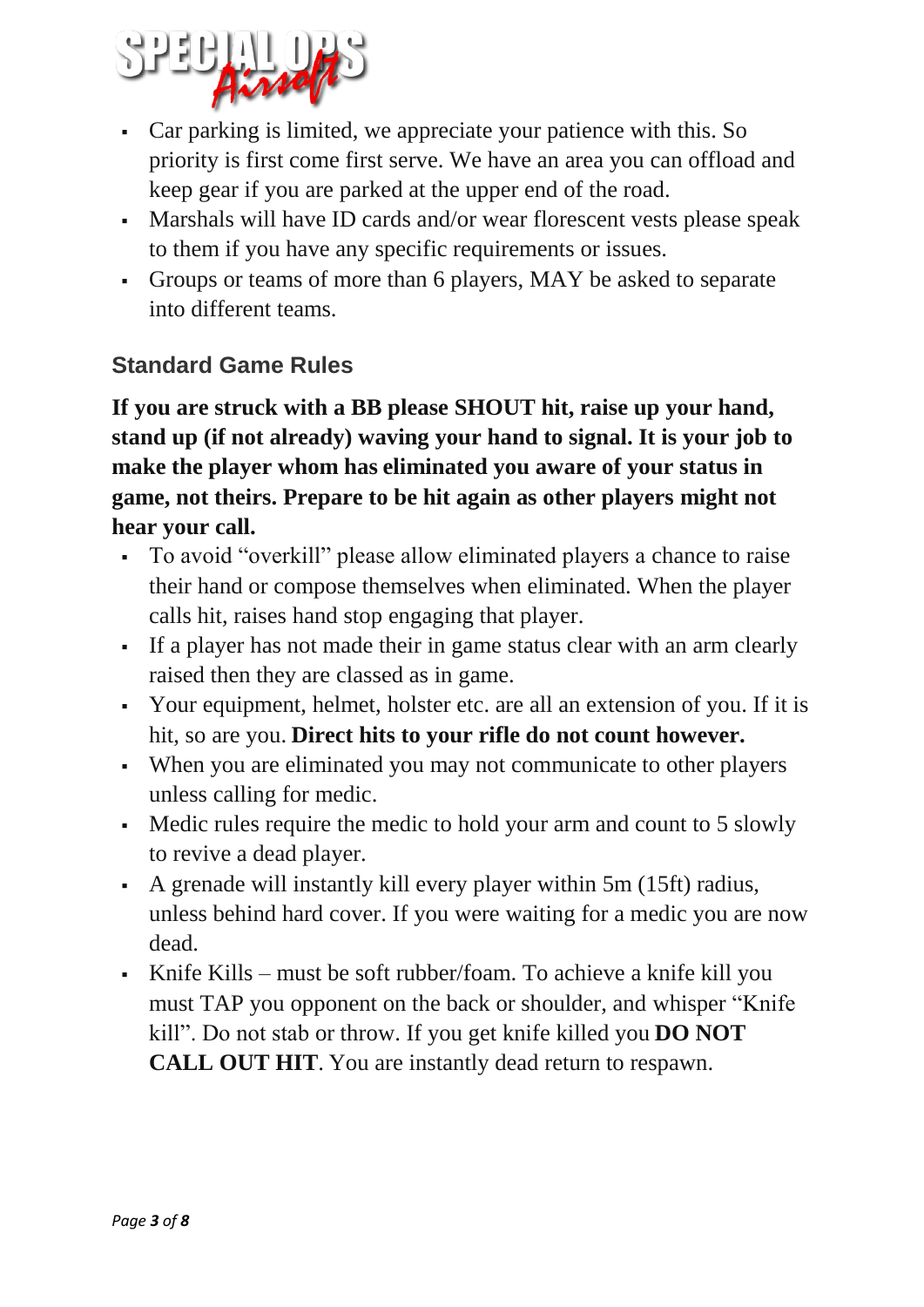

## **Sportsmanship and Conduct**

**Airsoft is an honour system with a close knit community. Failure to conduct yourself in a sporting, respectful and becoming manner will impact everyone's safe enjoyment of the day. We appreciate the difference between aggressive play and aggressive behaviour however please respect all players in and out of team when playing. Everyone has different levels of enjoyment and involvement.**

- Any physical or threatening behaviour will not be tolerated.
- Anyone under the effect of drugs and/or alcohol will be asked to leave site.
- If you feel someone is not playing by the rules please inform a Marshal immediately. Please retain a description of player to enable us to identify and take action. Please do not take this action yourself as this will and can lead to a difference of opinion leaving the matter unresolved and creating animosity.
- Head shots are discouraged but allowed, ONLY if there is no other part of a player visible.
- 'Bang rule' is not used at Special Ops. Please place shots at close range onto torso and avoid head shots.
- Violation of rules will result in a 3 strike action:
- **Strike 1 – Verbal warning of infraction**
- **Strike 2 – Removal from the current game**
- **Strike 3 – Removal from day's play**

## **Gun Rules**

**We expect everyone to ensure they are within the limits set by the site before playing. This is to ensure safe and fair play for everyone, ignorance is not an excuse and can be potentially dangerous. Chronographs are available for use from site opening to close.**

#### *Muzzle Energy Limits*

- *Full auto capable guns and pistols – 350fps (w/0.2g) or 1.2 Joule (Under 10m, single shot only)*
- *Semi auto only capable rifle – 425fps (w/0.2g) or 1.68 Joule (25m min engagement)*
- *Bolt Action rifle – 500fps (w/0.2g) or 2.32 Joule (30m min engagement)*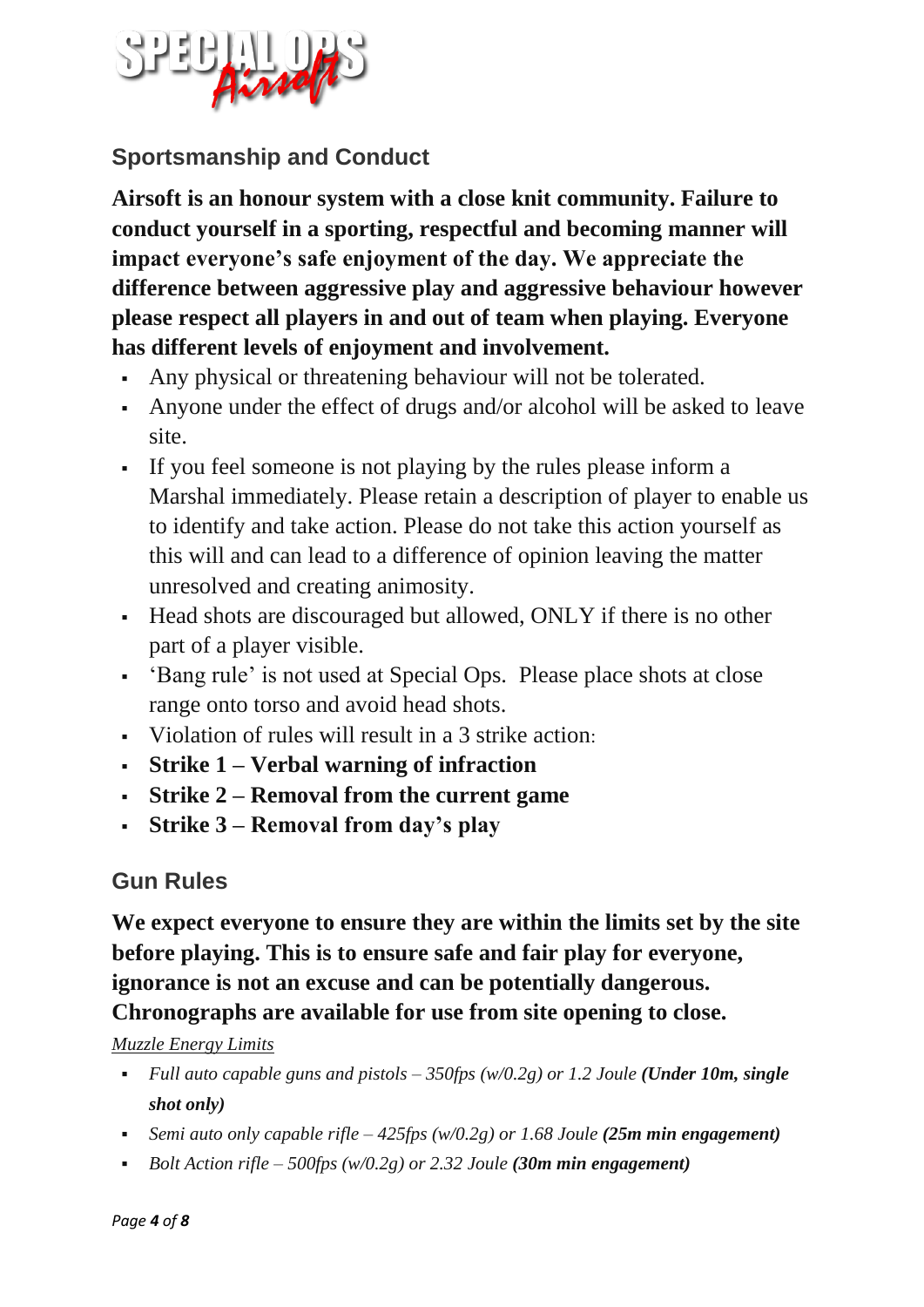

**Please note that we allow a 15% variance in Joule for Energy creep. Should your rifle or pistol Chrono at >15% above the above energy (Joule) value with a heavier BB intended use in game it will not be allowed in play.**

- Only 2 seconds burst are allowed. Care must be taken not to fire without aiming your shots.
- Support weapons must fire from a set position, you may stand to fire, however you may not walk and fire indiscriminately, only short bursts are allowed from support weapons any **'overkill'** is taken seriously and will result in the strike 1 violation.
- Semi auto only capable rifles  $>1.68J$  (excluding bolt guns) must keep to a 'one shot per 2 sec' delay.
- All weapons you plan to use must be Chrono. We may throughout the day do a spot checks. Any guns exceeding the FPS limit will be removed from play and a strike 2 warning given to player.
- No lasers may be used regardless of wavelength/colour in game.

## **Pyrotechnics**

- All Pyro's must be approved by the Marshalls
- No homemade pyro!
- ANY heavy cased pyro must be under arm rolled or dropped ONLY!
- BB claymores and powder Mines must not be set up to hit above 3ft!
- Pyro's must not be thrown at a live target.
- Any explosive mines/tripwires must have the explosive facing away from the trigger (wire for example)
- You must be able to see the area you are throwing the pyro, no blind throwing over buildings or into scrubland bushes
- Pyros clear a whole small room
- Pyros have a 5m radius outside or in large rooms soft cover has no effect
- If you set off a mine or claymore, then it counts as a hit.
- **Under 18s are not permitted to buy or use any pyrotechnics.**

## **Safe Zone**

The Safe Zone is neutral territory. Players may eat, rest, buy supplies and chat in this area, this can also be used as a dead zone if your legs can't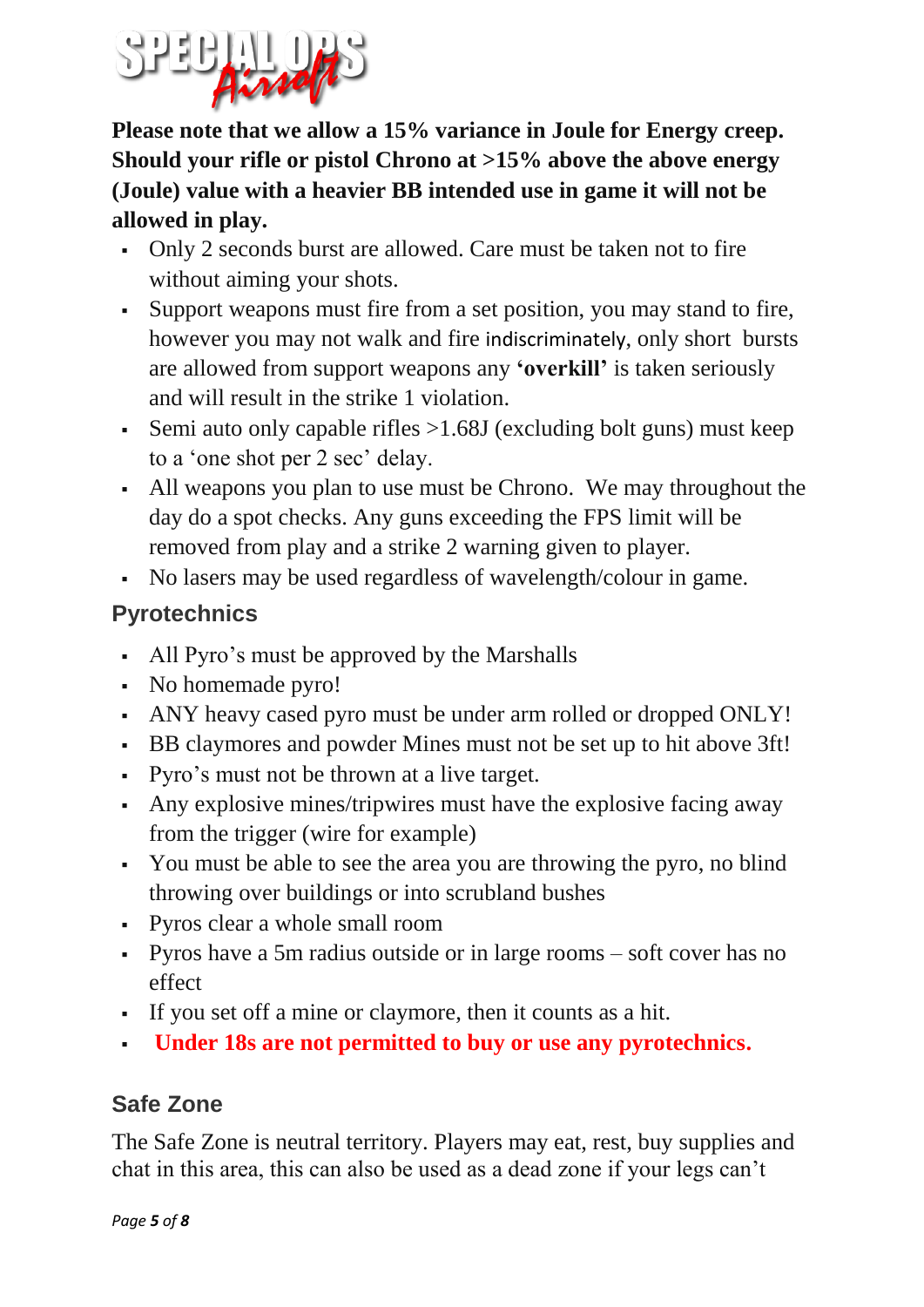

carry you that far.

No firing of guns in the safe zone as this is a goggle free area, guns MUST be unloaded prior to entering the safe zone.

## **Re-spawning**

When eliminated, all players must go immediately to a designated place. They are not allowed to talk to anyone except the Marshals (dead men / women don't talk), marshals will not give tactical advise or battle status. Once at the dead Zone, they must count themselves in for a set period of time (clocks may be in the dead zones). Radios must be either switched off or ear pieces removed when in a dead zone. Once leaving the dead Zone to re-spawn, players must move directly to a defensive posture, no attacking. Marshals will be watching for offenders. There are many types of rules available with regards to re-spawn, the game scenario's will dictate the most suitable rule for example Medic, 50 /50, fall back, dead zone etc.

#### **Surrender Rule**

THIS IS HIGHLY RECCOMENDED FOR PLAYER COMFORT Players may at any time chose to surrender rather than be eliminated. It is common practice to call for surrender when one player is close enough to cause a high level of pain to his target. Players that surrender must act as dead player and head to a dead zone, note: overkill will not be tolerated.

#### **Physical contact**

At no time is a player authorized to touch another player. If a prisoner runs, he may be shot but he cannot EVER be restrained. No form of "hand-tohand" combat, real or simulated is authorized.

#### **Headshots**

Headshots count as eliminations, but intentional headshots MUST be avoided. Anyone found to be taking intentional head shots will be removed from play as a safety hazard.

#### **Ricochets**

Ricochets do not count as eliminations, but common sense dictates what a ricochet is. For example, a BB glancing off of a branch while going through a bush is not a ricochet, while a BB striking a tree and bouncing across on to a player is a ricochet and therefore not an elimination.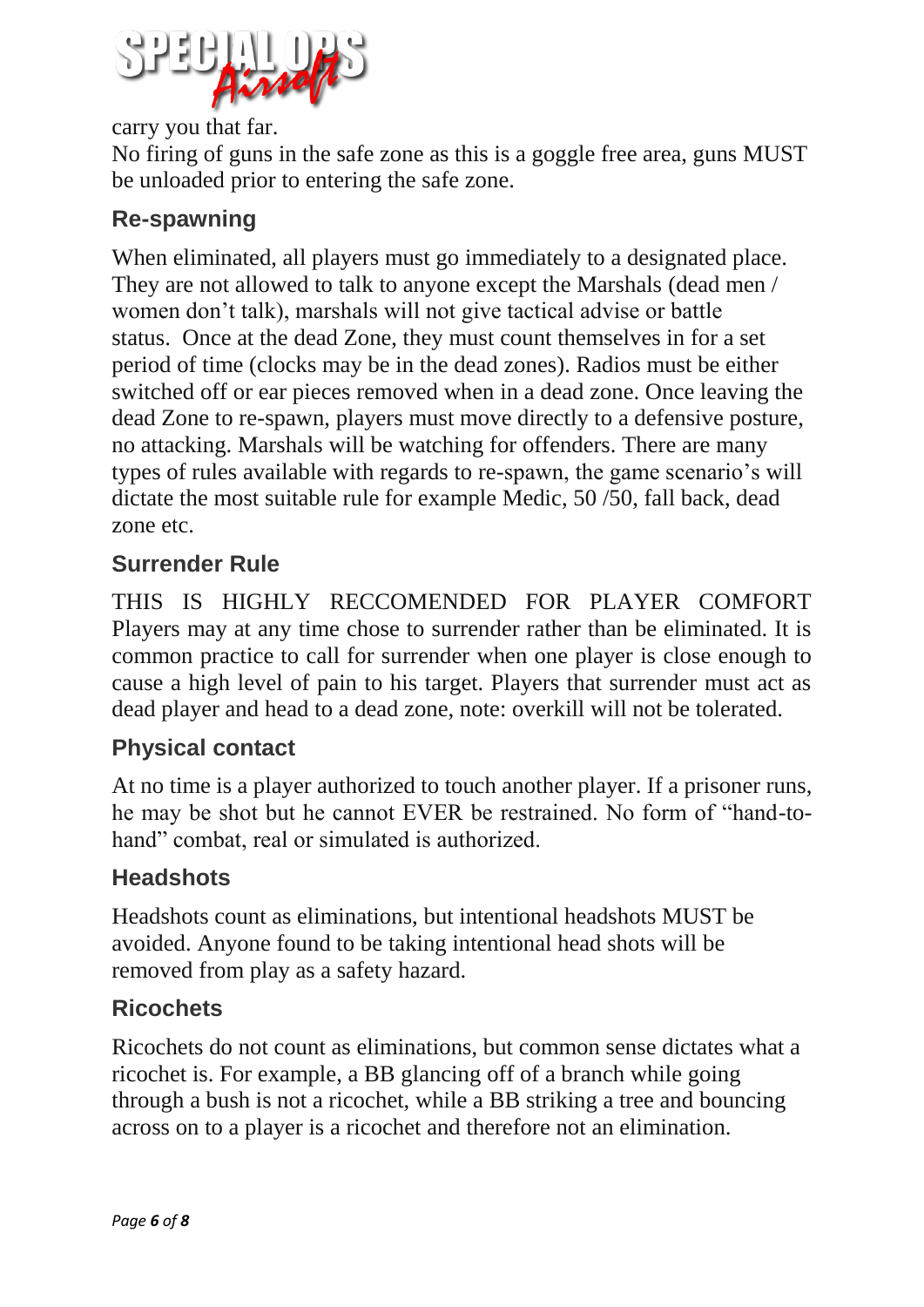

## **Hand, Gun and Equipment Shots**

All of these count as eliminations, and players should immediately head for a designated dead zone and regen.

#### **Helmets and Body Armour**

While there are no restrictions on these, there are no "in-game" benefits from wearing such equipment beyond the players' personal comfort and safety.

## **Radios**

Radio communication is authorized. Listening in on the opponent's frequency is also authorized, so use of codes is recommended. If you are shot you must not announce that you are hit, but remove your ear piece or switch off the radio unit, violators will be penalty pointed.

#### **Marshals / Directing Staff**

A marshal's decision is final, if you feel you have been incorrectly judged ask the marshal to call the ultimate judge or site owner, who will assess the situation and make a ruling.

#### **Hot guns and chronograph**

Any guns that exceed the Chrono limits cannot be used, we will have a speed loader with high grade 0.2g BB ammunition to use at the chronograph station, the Chrono is the new radar type Chrono and is deemed an accurate and approved device to determine a guns velocity usually measured in foot per second (FPS). Any gun found hot (over the limits) may be turned down and re-Chronograph all passed guns will be marked with a unique sticker, this includes AEG's / side arms / snipers rifles / springer's etc. Anyone caught attempting to use a hot gun may be removed from play. Random chronograph checks will be carried out throughout the day.

#### **Our site limits are as follows:**

- AEG's 350 fps MAX (This includes Support Weapons that are not fixed to a position).
- GBB Rifles  $-350$  fps MAX
- Pistols (Gas and Electric) 350 fps MAX